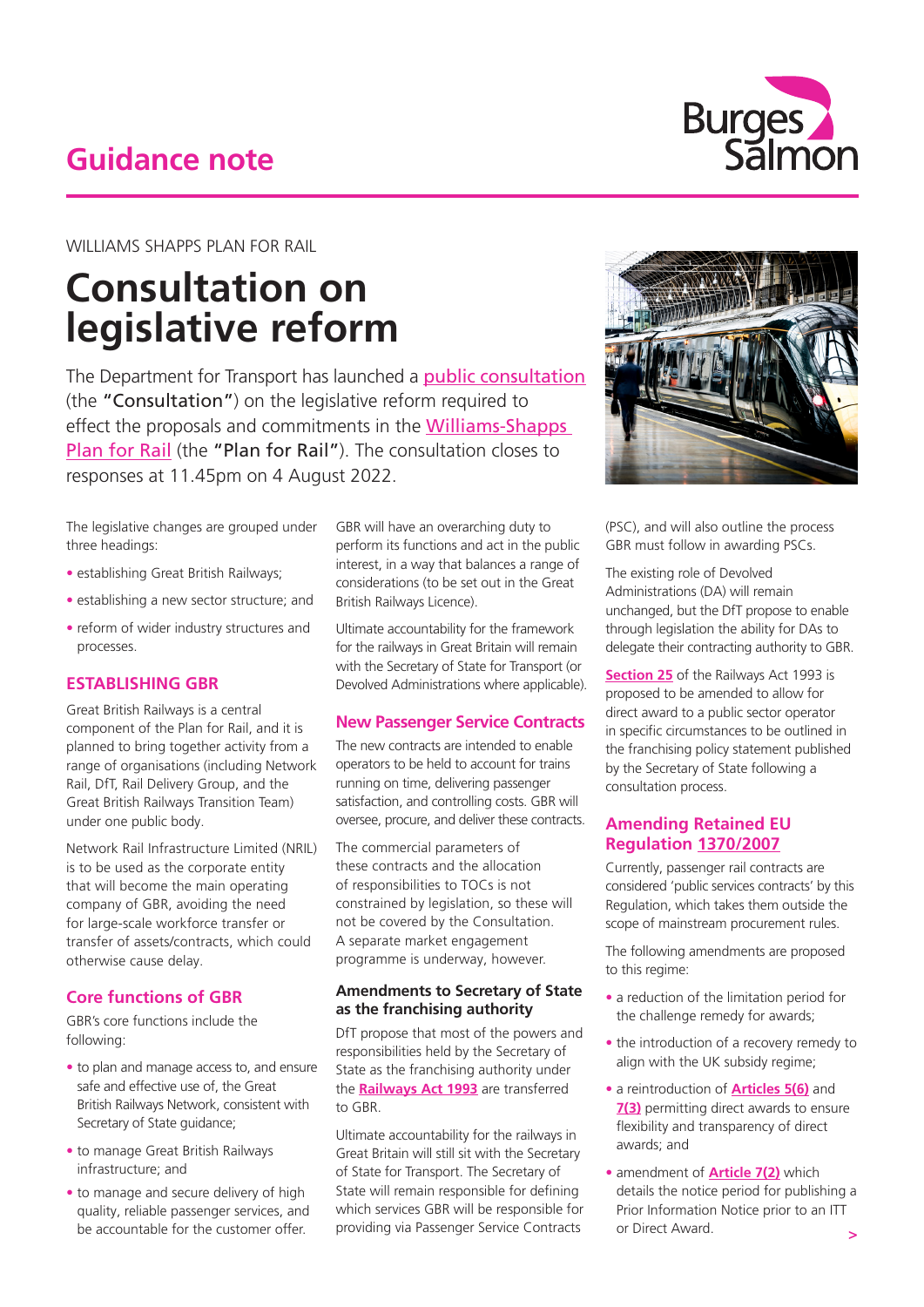## **Securing better use of the network**

DfT propose the following access reforms:

- reform of industry processes (GBR to consult across the industry on its policies on this point);
- a new duty for ORR to facilitate the furtherance of GBR's policies on matters of access and use of the railway; and
- a power to amend access-related EUderived railway regulations through secondary legislation, subject to the affirmative procedure.

#### **Effective competition and collaboration**

#### **Widening ORR's duty to promote competition**

ORR's general duty to promote competition in the provision of railway services for the benefit of users of railway services under **[s.4](https://uk.westlaw.com/Document/I31C60EE0E44911DA8D70A0E70A78ED65/View/FullText.html?originationContext=document&transitionType=DocumentItem&ppcid=b463b4096e2f45deb507906172510932&contextData=(sc.Search)&navId=424C44D3CA2D703E3283823830A6CE27&comp=wluk)** of the Railways Act 1993 is proposed to be widened so that it also takes into consideration public sector funding of rail services.

#### **Removing barriers to collaboration between PSC operators**

PSCs will require and incentivise operators to cooperate and work collaboratively, such as through coordination of timetables and joint working during disruption or emergencies.

Legislation is needed to enable this collaboration and give the operators a degree of confidence that collaboration and sharing of information will lead to benefits. Particular concern is with potential issues under **[Chapter I](https://uk.westlaw.com/Document/I1CC45B00E4A811DA9407CBB86AE37856/View/FullText.html?originationContext=document&transitionType=DocumentItem&ppcid=0c22553bfa534c2dbfe367cfc578cb15&contextData=(sc.Search)&navId=3B61F3CC9358F53F3CC35185C8C64B9D&comp=wluk)** of the Competition Act 1998 where GBR issue directions to TOCs to share information. Directions issued by Great British Railways would have to be accompanied by appropriate reasoning, be published and go no further than is necessary to achieve the benefits from collaboration.

#### **Fares, ticketing, and retail – ensuring fairness for third party retailers**

DfT propose to use the governance framework discussed below and the structure of GBR to ensure that GBR's online retailing activities are independent of its wider decision-making about retail strategy.

## **ESTABLISHING THE NEW SECTOR STRUCTURE**

The Plan for Rail intends to simplify and clarify lines of accountability and join up leadership and decision-making.

The structural changes (along with the legislation that implements them) are intended to facilitate the ambitions of the Plan for Rail.

GBR will be structured to create a balance between taking a national view and paying heed to more local issues. DfT will take on a more strategic role, defining the policy and vision for rail together with other transport services, and providing funding for rail in line with govt. policy. There will also be changes to the responsibilities of other bodies, including ORR, Transport Focus, GBR, and the TOCs.

## **GBR's relationship with government**

GBR will be an arm's-length body, with a clear separation between its organisation and the government. DfT will be responsible for sponsoring GBR, as will the Scottish government. The Scottish government will have powers in relation to GBR in Scotland that mirror its current powers in relation to Network Rail.

The formal corporate relationship between GBR and DfT will be set out in a Framework Agreement. GBR's articles of association will outline its internal organisational rules. Both documents will be publicly available.

## **A new governance framework**

A new governance framework is proposed to clarify the roles and responsibilities of each of the key organisations in the rail sector, including the Secretary of State.

Government's focus will be on setting requirements and directions to GBR for the medium and long term. A 30-year strategy will be an element of the framework. providing a long-term vision for the railway.

The governance framework will comprise the following:

- **Statute:** primary legislation will set out the essential requirements for the establishment of GBR and the statutory framework for governance.
- **Great British Railways Licence:** will be consulted on and issued by the Secretary of State to GBR. This will be redesigned from today's Network Rail network licence to reflect GBR's integrated responsibilities across track and train.
	- **Note:** GBR will be expected to inform ORR at the earliest opportunity if it has become aware of any actual or



potential licence breaches. ORR will retain enforcement powers in relation to licence breaches, and will be the independent decision-maker on whether GBR has breached, or is at risk of breaching, its licence conditions.

- **• Directions and guidance:** will allow the Secretary of State to set additional requirements on GBR where a more direct or bilateral relationship is considered appropriate. These will need to be consistent with the licence and statute.
- **• Business planning and funding process:** GBR will be required to produce a five-year Business Plan, setting out planned activity across track and train, in response to high level outputs issued by the Secretary of State and Scottish Ministers. This Plan must align with the five-year infrastructure funding settlements from government, and other income GBR will receive during the Plan's period. Funding for passenger services will continue to be set through government fiscal events.

## **Independent Scrutiny**

ORR will retain independent regulatory oversight and holds GBR and other railway businesses to account. ORR will continue to monitor and enforce licences, and will also monitor and scrutinise GBR's delivery of its objectives against the Secretary of Stateissued Licence and GBR's Business Plan.

GBR will transparently report on its own delivery and performance of the railway.

ORR will also remain visibly independent from government in order to promote trust in the system. To preserve ORR's independence, DfT propose to provide ORR with the statutory powers to levy a fee on GBR to cover the costs of ORR's functions which are currently funded from the Network Rail licence fee, rather than these costs being directly funded by government.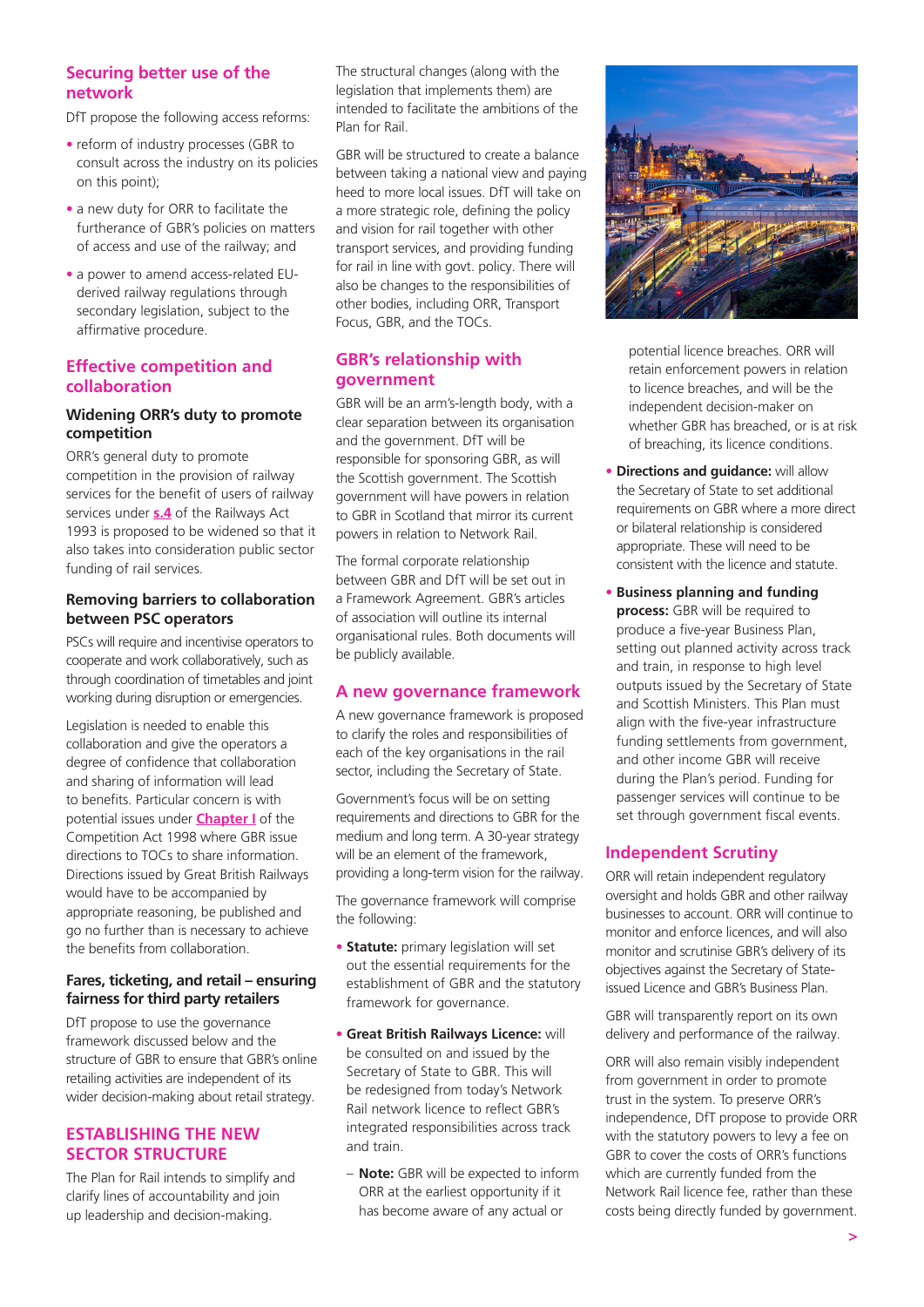#### **REFORM OF WIDER INDUSTRY STRUCTURES AND PROCESSES**

This section of the consultation focuses on wider rail industry reforms needed to deliver the Plan for Rail, and also includes discussion on the ratification of the Luxembourg Rail Protocol.

## **Transport Focus – 'Passenger Champion'**

Transport Focus is the independent watchdog for transport users and represents rail passengers in a range of ways.

In the new rail industry model, GBR will be accountable for the 'customer offer' on its contracted services. The role of passenger champion will principally be to advise, monitor, and hold GBR to account on this point. This role will be taken up by Transport Focus.

The duties and roles of Transport Focus will not be changed in relation to any other mode of transport besides rail.

#### **Scope of the role**

The passenger champion role can be viewed through four broad themes:

- **Passenger advocacy:** ensuring that the voice of the passenger is heard by GBR and other contracting authorities and working with these bodies to resolve issues.
- **Strategy development: providing** ministers and GBR with advice on passenger priorities to feed into five-year business plans, and holding GBR to account through reporting to the Secretary of State on how GBR is deploying its funding against passenger priorities.
- **Monitoring:** engaging with passengers on their experience, monitoring GBR's performance in relation to passenger experience, and monitoring passenger complaint volumes and themes.
- **Passenger watchdog:** investigating matters relating to rail passengers and station services generally to understand if commitments to passengers have been met, conduct investigations on the Secretary of State's request, on receipt of a complaint, or proactively, and pass the matter to ORR if necessary.

Memoranda of understanding between GBR and Transport Focus and between ORR and Transport Focus will be published in due course.



#### **Amendments to the general duties of Transport Focus**

An amendment to **[s.76](https://uk.westlaw.com/Document/I5F7F1670E44D11DA8D70A0E70A78ED65/View/FullText.html?originationContext=document&transitionType=DocumentItem&ppcid=b463b4096e2f45deb507906172510932&contextData=(sc.Search)&navId=424C44D3CA2D703E3283823830A6CE27&comp=wluk)** of the Railways Act 1993 is proposed to ensure that Transport Focus' duty to investigate matters affecting the public interest will apply to all matters that affect passenger experience, and enable Transport Focus to make representations to the organisations that will be providing services to passengers in the future (incl. GBR).

The role and scope of London TravelWatch will not change.

## **Improving accessibility**

The new National Rail Accessibility Strategy will outline a plan to improve accessibility and ensure consistency across the network. GBR's Transition Team has already been commissioned to design and develop the Strategy in the transitional period, and the Strategy will be consulted on separately.

The Strategy is one part of a proposed package of accessibility reforms, including:

- **A new accessibility duty:** the Plan for Rail commits to a new duty on GBR to improve accessibility, in addition to the Public Sector Equality Duty which will apply to GBR. DfT are considering the best way to create and formulate this new duty. DfT's current proposal is to require that the statutory licence issued to GBR includes an accessibility duty.
	- ORR will monitor GBR's compliance with accessibility requirements in the GBR Licence, as well as other operators' compliance with their licences.
- Transport Focus will work closely with ORR and act as a voice for disabled passengers and passengers with additional needs.
- **Statutory requirement for GBR to consult with accessibility stakeholders:** DfT propose that the role of the Disabled Persons Transport Advisory Committee is expanded by primary legislation to become a statutory adviser to GBR. DPTAC is currently the statutory advisor to the government on matters relating to disability and transport.
	- A condition will also be included in the GBR Licence to consult with disabled passengers and those with additional needs, directly and through representation organisations.

## **Promoting open data**

The Plan for Rail committed to an 'open by default' approach to data sharing in order to better inform journeys, improve transparency, increase innovation, and bring new entrants into the rail market.

DfT is supporting the development of a new Rail Data Marketplace, where open rail data can be accessed by innovators to build new tools, and by app developers to deliver better real time information to passengers. A Digital and Data Services team, within GBR, is being established to promote this vision of open rail data.

DfT also plan to extend GBR's powers around information and data currently granted to the Secretary of State under **[s.145](https://uk.westlaw.com/Document/I7F31A870E44811DA8D70A0E70A78ED65/View/FullText.html?originationContext=document&transitionType=DocumentItem&ppcid=b463b4096e2f45deb507906172510932&contextData=(sc.Search)&navId=424C44D3CA2D703E3283823830A6CE27&comp=wluk)** of the Railways Act 1993. Such